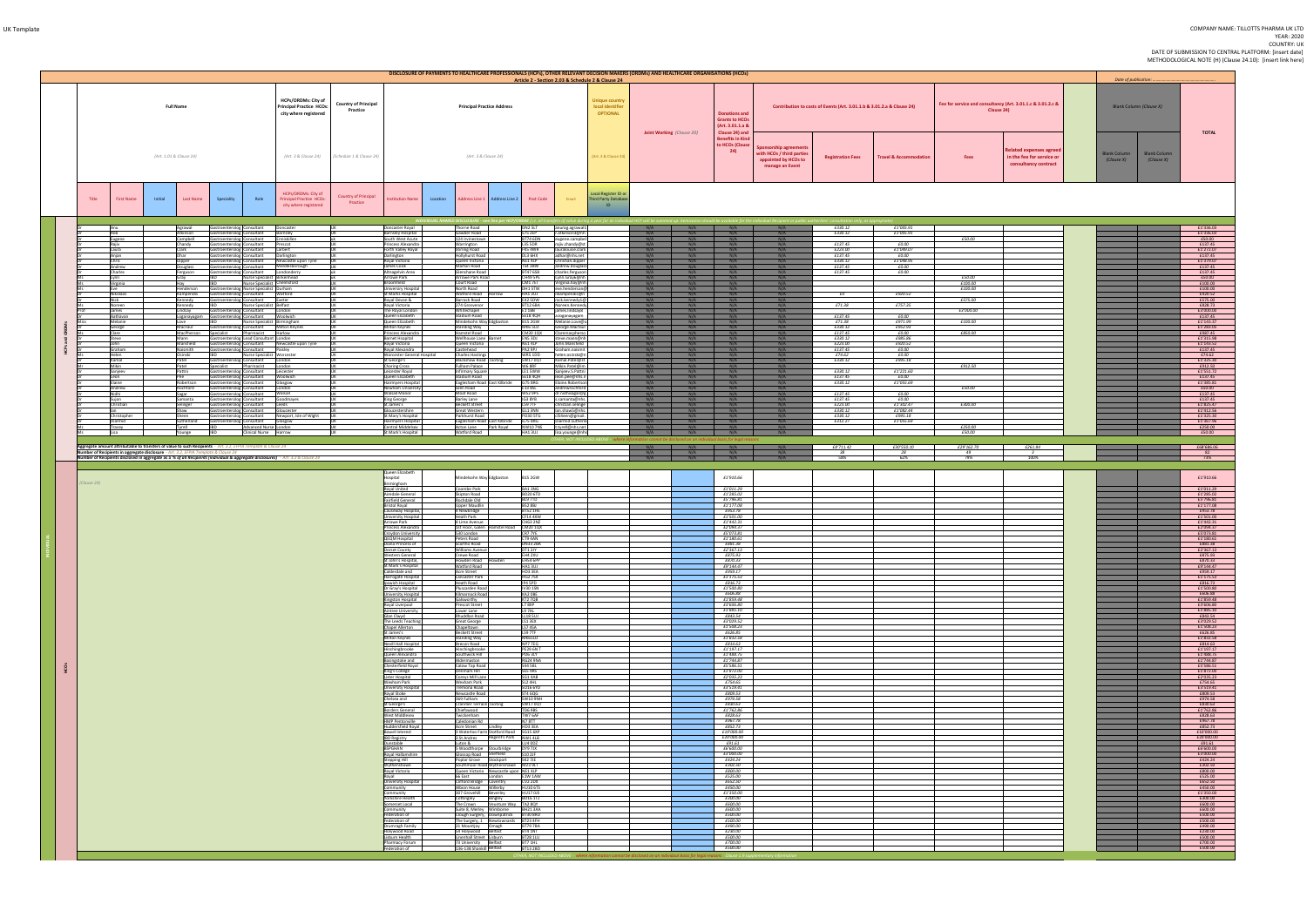UK Template COMPANY NAME: TILLOTTS PHARMA UK LTDYEAR: 2020 COUNTRY: UK

> DATE OF SUBMISSION TO CENTRAL PLATFORM: [insert date]ment link herel

Payments to health professionals (HCPs) as defined in Clause 1.4, healthcare organisations (HCOs) as defined in Clause 1.9 and the relevant decision makers (ORDMs) as defined in Clause 1.5, has to be disclosed. **NOTE 4:** Payments to health professionals (HCPs) as defined in Clause 1.4, healthcare organisation

**NOTE A:** Data relates to the column heading ie registration fees

*'Art.'* refers to the relevant Article of the 2014 EFPIA Code on Disclosure of Transfers of Value from Pharmaceutical Companies to Healthcare Professionals and Healthcare Organisations **NOTE 1:**

|                             | Aggregate amount attributable to transfers of value to such Recipients - Art. 3.2, EFPIA Template & Clause 24.9<br>Number of Recipients in aggregate disclosure - Art. 3.2, EFPIA Ten.<br>mplate & Clause 24.9<br>Number of Recipients disclosed in aggregate as a % of all Recipients (individual & aggregate disclosures) - Art. 3.2 & Clause 24.9 |                                        | $N/\Delta$ | N/A<br>$N/\Delta$ |  | N/A |         | insert link here was a more than the contract of the "insert link here" |  |
|-----------------------------|------------------------------------------------------------------------------------------------------------------------------------------------------------------------------------------------------------------------------------------------------------------------------------------------------------------------------------------------------|----------------------------------------|------------|-------------------|--|-----|---------|-------------------------------------------------------------------------|--|
| Research and<br>Development |                                                                                                                                                                                                                                                                                                                                                      | <b>AGGREGATE DISCLOSURE (Clause X)</b> |            |                   |  |     |         |                                                                         |  |
|                             | Transfers of Value re: Research & Development as defined (Art 3.04 & Clause 23.2)                                                                                                                                                                                                                                                                    |                                        |            |                   |  |     | £94'953 |                                                                         |  |

**NOTE 2:**'*Clause'* refers to the relevant Clause of the 2019 ABPI Code of Practice for the Pharmaceutical Industry.

 Total number of individuals disclosing in aggregate. WARNING: this is not necessarily a sum of columns V,W,X and Y as indivuduals might appear in more than one category i.e. receive fees and expenses.**NOTE F:**

**NOTE J:** Total £ for that individual

**NOTE K:** Total £ for that HCO across all activities except R&D

| <b>Irequired</b>                                              |
|---------------------------------------------------------------|
| loptional                                                     |
| to facilitate the process but not to be published on database |

**NOTE H:** The methodological note must make clear the number of indiviudals who have agreed to some payments being disclosed individually and some in aggregate

**NOTE 3:**Unique ID would be a database identifier either Binleys or OneKey. This can be left blank.

 Data relates to the column heading ie related expenses agreed in the fee for service or consultancy contract **NOTE D:**

**NOTE E:** Total £ disclosed as aggregate

The link can be included here and/or in the methodological note**NOTE G:**

Data relates to the column heading ie travel and accommodation **NOTE B:**

**NOTE C:** Data relates to column heading ie fees for service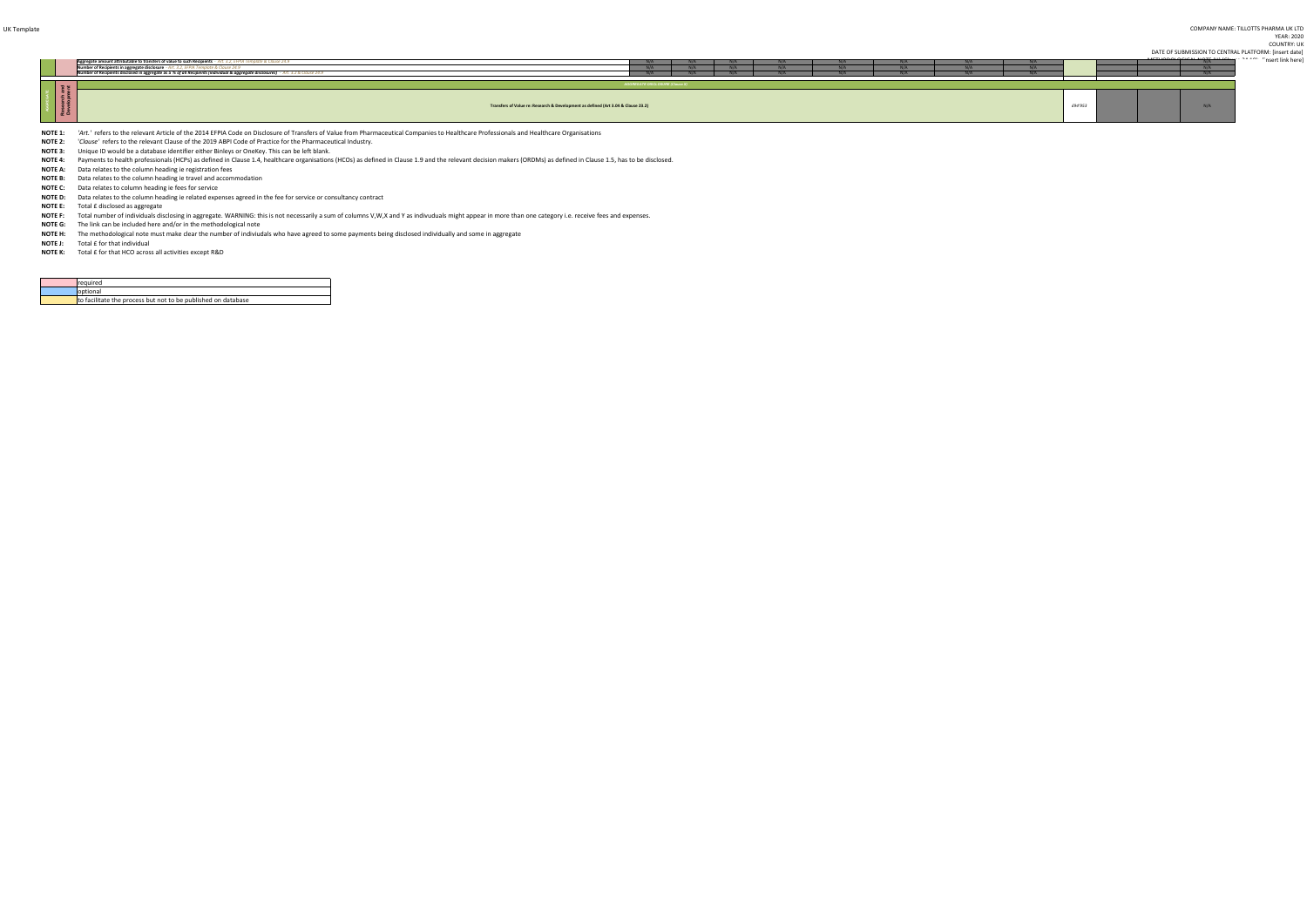#### **Methodological Notes**

# **Disclosure by Tillotts Pharma of payments to UK health professionals and health care organisations in 2020**

The ABPI Code of Practice mandates the public disclosure in 2021 of certain transfers of value made during 2020 to UK health professionals and health care organisations. Where permission to disclose transfers of value is refused by individual health professionals, the transfer of value made to them is disclosed in an aggregated fashion. The disclosure data is published on a central platform, hosted by the ABPI and made available to anyone who requests access. The ABPI Code requirements on disclosure are predominantly set out in Clause 24, however information can also be found in Clauses 1, 19, 20, 21, 22 and 23.

The methodological notes below explain the data Tillotts Pharma have disclosed and how the data have been prepared, to assist the reader's understanding. Inclusion of this methodological note alongside the disclosure data is also mandated by the ABPI Code of Practice in Clause 24.10.

## **VAT**

VAT is excluded from all disclosures of transfer of value.

## **Currency**

All disclosures are made in Pounds Sterling  $(E)$ . Where the original payment was made in another currency (for example US Dollars (\$), Swiss Francs or Euros(€)), the sum was converted to pounds at the exchange rate prevailing at the time of the original payment.

## **Consolidated Disclosures of the Corporate Group and Cross border payments**

The disclosures represent the consolidated transfers of value made by the Tillotts Pharma corporate group in line with the EFPIA Disclosure Code's dictate that separate entities belonging to the same multinational company (which could be the parent company and subsidiary company) shall be deemed to constitute a single company. The disclosures represent payments by Tillotts Pharma UK Ltd and Tillotts Pharma AG, of which Tillotts Pharma UK Ltd. is a wholly owned subsidiary. These methodology notes apply equally to the disclosures made by Tillotts Pharma AG and Tillotts Pharma UK Ltd.

## **Data Protection**

## **Consent to disclose data**

In countries where it is required by applicable data protection laws, Tillotts has taken all reasonable steps to obtain consents from the HCPs, and HCOs, as applicable, to publicly disclose payments and other transfers of value. In accordance with EFPIA guidance, partial consents are not acceptable. If consent is not provided, the data will be reported on an aggregate level only.

## **Consent collection and withdrawal**

Tillotts respects applicable data protection laws. If a stakeholder withdraws the provided consent, Tillotts will adjust the publication accordingly within a reasonable time.